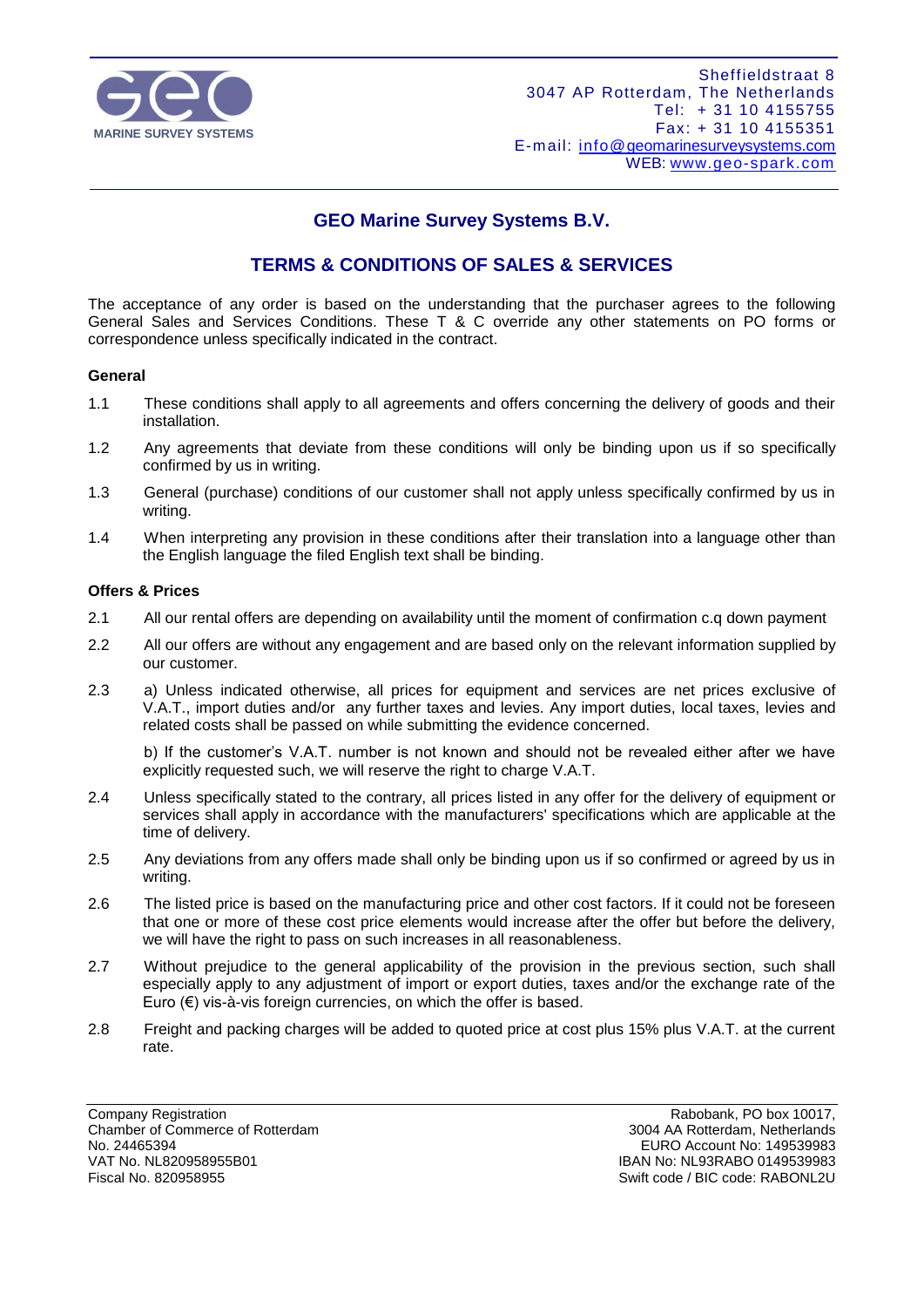

# **Delivery**

- 3.1 All deliveries will be effected at the address indicated by the customer unless agreed otherwise.
- 3.2 The indicated delivery time is only an approximation. If the agreed delivery time has been exceeded the customer may allow us a reasonable extended term for the delivery by registered letter. Only after having exceeded such term we may be held liable for being overdue.
- 3.3 In the absence of a specific address a delivery is in any case deemed to have been completed as soon as the goods have been delivered in the dock area where the vessel concerned is moored, or on the grounds of the shipbuilding yard indicated by the customer.
- 3.4 Where goods are insured by us at our discretion or at customer's request, charges for insurance may be made on the invoice. Our liability in respect of the risks insured shall be limited to the amount received by us under such insurance or the value of the goods, whichever is the less, from which deduction may be made for expenses incurred in relation to the claim.
- 3.5 Insofar as is permitted by statute there is hereby excluded in our part all responsibility for breakage's or loss in transit. Both carriers concerned and ourselves must be advised in writing of all breakage's within three days of receipt of goods. In the event of non-delivery both carriers and ourselves must be notified in writing within fourteen days after the date of advice of dispatch.

# **Force Majeure**

- 4.1 Force majeure is understood to be any circumstance beyond our control temporarily or permanently impeding the fulfilment of the agreement.
- 4.2 In so far as such is not already included in the said section 1, force majeure shall be particularly brought about by war, danger of war, civil war, riot, work stoppage, transportation difficulties, fire and other serious disturbances in our factory or that of our suppliers.
- 4.3 In case of force majeure we may elect to extend the term of delivery or repair by the duration of the force majeure, or to dissolve the agreement in so far as it has not yet been performed, without being held in any way to pay any indemnity except by virtue of article 78 of Book 6 of the Civil Code.

# **Payment Terms**

- 5.1 Unless agreed otherwise payments should be effected within 30 days of invoice date, either in cash or into an account indicated by us and without any deduction or settlement.
- 5.2 a) At all times we are entitled to require advances on goods to be delivered or work to be performed;

b) In case of refusal or failure to pay an advance we will have the right to dissolve the agreement without the customer consequently becoming entitled to indemnity.

- 5.3 If no payment should be effected within the agreed term, the customer will be deemed to be legally in default, and we will be entitled to interest equal to 1.5% per month as from the due date without having to declare the customer in default on that account.
- 5.4 All reasonable costs incurred in collecting the amount payable, judicial as well as extra judicial, will be for the account of the defaulting customer.
- 5.5 The extra judicial costs are always equal to 15% of the amount in arrears, with a minimum of € 250.

Company Registration **Company Registration**<br>
Chamber of Commerce of Rotterdam **Rabobank, PO box 10017,**<br>
2004 AA Rotterdam Netherlands Chamber of Commerce of Rotterdam<br>No. 24465394 No. 24465394 EURO Account No: 149539983 VAT No. NL820958955B01 IBAN No: NL93RABO 0149539983

Swift code / BIC code: RABONL2U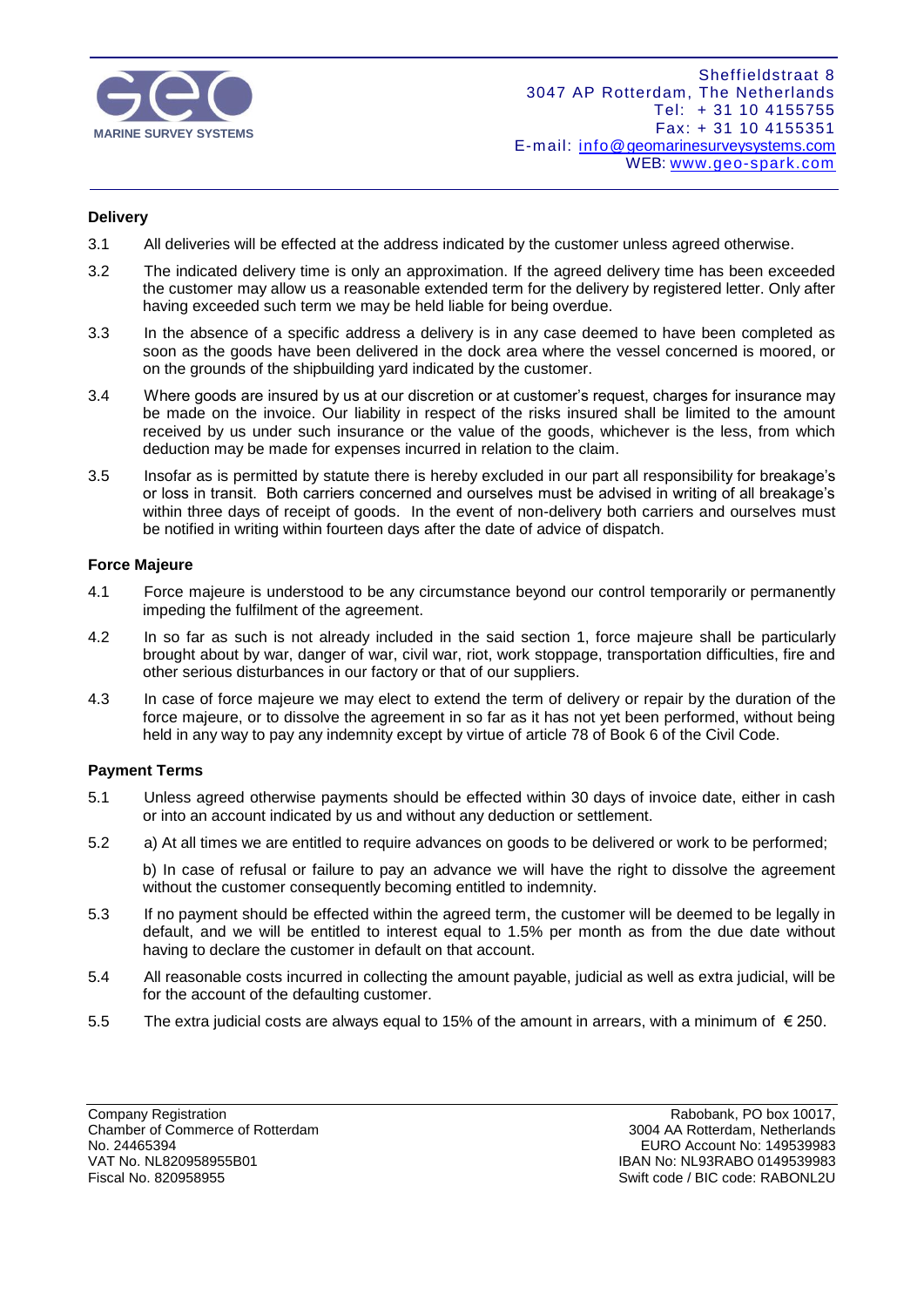

#### **Reservation of ownership**

6.1 The risk in the goods passes to the buyer on delivery but title to goods shall remain with Geo Marine Survey Systems B.V. until the customer will have met, in full, his obligations resulting from the agreement concerned.

#### **Guarantee**

- 7.1 General standard guarantee period is one year after date of delivery. Two year guarantees are available against price increase of 10 %
- 7.2 The fulfilment of the guarantee obligations by us shall constitute the only and entire indemnity; any further liability for whatever reason is expressly excluded.
- 7.3 All claims for service under the guarantee must be notified in writing to our Head Office in Rotterdam during the guarantee period.
- 7.4 The guarantee covers the repair or replacement of defective parts. Goods to be repaired must be returned carriage paid to our Service Department and return carriage will be chargeable. At our sole discretion we may repair goods on site. Where goods are repaired on site we will pay all travelling costs and living expenses of our service engineers within The Netherlands. Labour, travel and expenses for guarantee repairs outside The Netherlands will be charged for at the normal rate. In all cases any overtime working required by the customer may be charged.
- 7.5 The guarantee does not cover replacement of consumable parts such as cable moulding, electrical and mechanical cable terminations, electrodes and similar items.
- 7.6 Goods or apparatus repaired under the guarantee will be further guaranteed until the end of the guarantee periods only unless agreed otherwise.
- 7.8 All guarantee obligations shall, in any case, be cancelled if:
	- a) Any post factory modifications, or repairs have been carried out without prior permission;
	- b) The delivered object has been maintained improperly and in the customary manner, and/or
	- c) The delivered object has been improperly used or has not been used according to its purpose.

#### **Liability**

- 8.1 Except if covered by any guarantee or insurance and except in case of wilfulness or gross neglect on our part, all liability on our part for damage as a result of shortcomings in sold goods or performed work, with the customer as well as third parties, is expressly excluded.
- 8.2 Neither will we be liable, except for wilfulness or gross neglect, for errors committed by our personnel or persons engaged by us for the performance of the agreement.
- 8.3 We do not accept any liability for damage or loss of goods during transport, neither for damage, theft, loss in our premises due to events beyond our control and as described under Force Majeure.
- 8.4 Except for the express confirmation in writing we will not be bound in any way by agreements made with our subordinate personnel members.
- 8.5 We do not accept any liability for errors or shortcomings in information made available by third parties or the customer.

Company Registration **Company Registration** Company Rabobank, PO box 10017,<br>Chamber of Commerce of Rotterdam **Commerce of Rotterdam** Chamber of Commerce of Rotterdam Chamber of Commerce of Rotterdam<br>No. 24465394 No. 24465394 EURO Account No: 149539983 Fiscal No. 820958955 Swift code / BIC code: RABONL2U

IBAN No: NL93RABO 0149539983